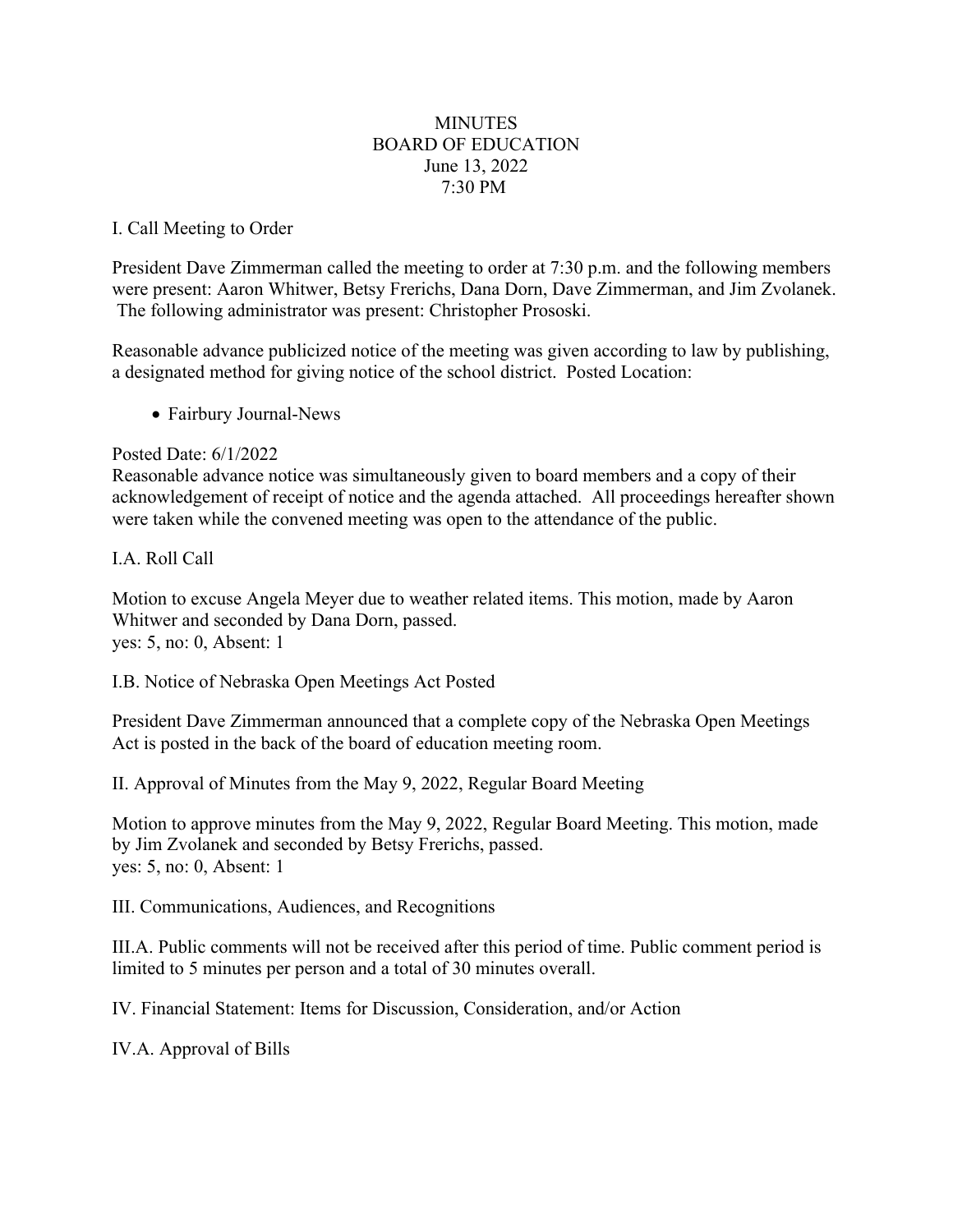IV.A.1. General Fund, Special Building Fund, Depreciation Fund, and Qualified Capital Purpose Undertaking Fund Claims

Motion to approve the general fund, special building fund, depreciation fund, and qualified capitol purpose undertaking fund claims. This motion, made by Dana Dorn and seconded by Jim Zvolanek, passed.

Angela Meyer: Absent, Aaron Whitwer: Abstain (With Conflict), Dana Dorn: yes, Betsy Frerichs: yes, David Zimmerman: yes, Jim Zvolanek: yes yes: 4, no: 0, Absent: 1, Abstain (With Conflict): 1

IV.A.2. Lunch & Activity Claims

V. Support Service

V.A. Facility Update

Dr. Prososki noted that due to some watering upgrades made at the Arbor State Park, the district had to find an alternative method to water the practices fields. John Linder contacted Under Ground Specialist, and they are going to install new underground sprinklers and a new watering system. In addition, Johnson Controls have started on the thermostats upgrade project for each classroom, the new boilers and the new HVAC projects are underway, and starting in July, they plan to lay carpet at the Elementary School (First grade rooms, fourth grade rooms, and convert the old computer lab into the new K-6 art room because the district now has one technology device for every student).

V.B. Personnel Items

V.B.1. Hiring Recommendation

V.B.2. Samantha Rzekonski - 1.0 FTE - Kindergarten Teacher for the 2022-2023 School Year

Motion to approve Smantha Rzekonski as the kindergarten teacher for the 2022-2023 school year. This motion, made by Aaron Whitwer and seconded by Jim Zvolanek, passed. yes: 5, no: 0, Absent: 1

Smantha Rzekonski will serve as the kindergarten teacher for the 2022-2023 school year and Stacy Fossler will move back to be a K-6 special education teacher.

V.C. Technology Update

VI. Administrative and Committee Reports

VI.A. Student Board Member Report

VI.B. Elementary Principal's Report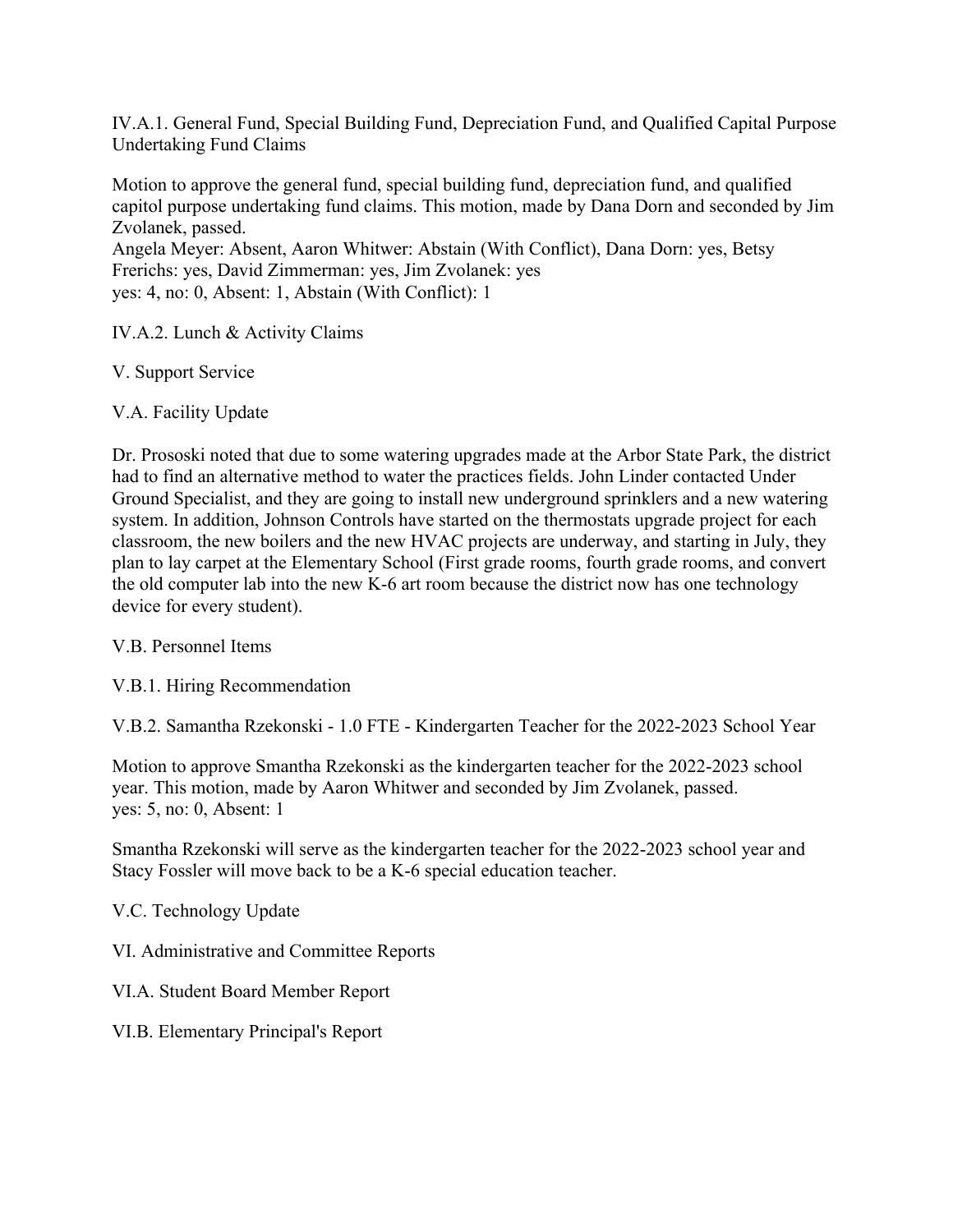The elementary principal provided a written report over the following items: having around 25 students planning to attend kindergarten in the fall, having 25-30 students enrolled in summer school, upcoming teacher trainings, school calendars, and summer weights.

#### VI.C. Secondary Principal's Report

The secondary principal provided a written report over the following items: 4 students enrolled in alternative school in the fall, class officers and student council elections (Student Council President: Kale Maguire; Student Council Vice President: Natalie Trauernicht; and Student Board Representative: Iasiah Hoover), Southeast Nebraska All Star Basketball and Volleyball games (Brock Adams and Simon Kuol played in the basketball game and Maddie Wegner played in the volleyball game), and 5 students participated in summer school at the Jr./Sr. High School.

## VI.D. Superintendent's Report

Dr. Prososki gave the school board an update on his contracted days and went over the DIBELS results in grades K-6 (In the fall there were 53% of students at benchmark and in the spring, there were 63% of students at benchmark). This was the highest percentage of students meeting benchmark since the switch to the more rigorous DIBELS 8th Edition assessment. Next, Dr. Prososki informed the board of some early outs in the fall that will need to occur because of the lack of available referees and the district having to host or attend varsity sporting events. On August 25, 2022, the district will have a 2:50 p.m./3:00 p.m. early outs because the district will be hosting a volleyball triangular at 4:00 p.m. On September 9, 2022, the district will have a 1:20 p.m./1:30 p.m. early outs because the district will play an away varsity football game at 3:00 p.m. at HTRS. Dr. Prososki then went over a preliminary budget presentation with the school board and noted the following items: (1) the district's mill levy has dropped 3 out of the last 7 years, (2) the district's mill levy has dropped by 25 cents since the 2011-2021 school year, (3) the district mill levy has not increased in 5 years, (4) the district's property tax request has dropped 4 out of the last 6 years, and (5) the district cost per pupil ranked 3rd lowest in the Pioneer Conference and the district's cost per pupil was lower than half of the schools in Nebraska. Next, Dr. Prososki gave the school board an update on teacher negotiations for the 2023-2024 school year, and he noted that the teachers are currently sitting at 99.4% or 0.6% off of the midpoint. Based on LB 397, the total compensation of teachers must fall between 98%-102% on the array. Dr. Prososki distributed the Real Property Value Percentage Change for 2021-2022, and he predicted the district valuation will increase by \$6 to \$8 million dollars from the previous year. Dr. Prososki noted that he submitted the Support Service Flex Funding School Age grant and the district will receive \$14,295 for this grant. Lastly, he said that he plans to submit a grant for some new Dell Desktops computers for our business classes, and they will also be used for the district's new 9-12 grade eSports program in the fall.

VII. Items for Discussion, Consideration, and/or Action

VII.A. Community Eligibility Provision (CEP)

Motion to approve the Community Eligibility Provision to provide free school breakfasts and school lunches for the next 4 years. This motion, made by David Zimmerman and seconded by Aaron Whitwer, passed.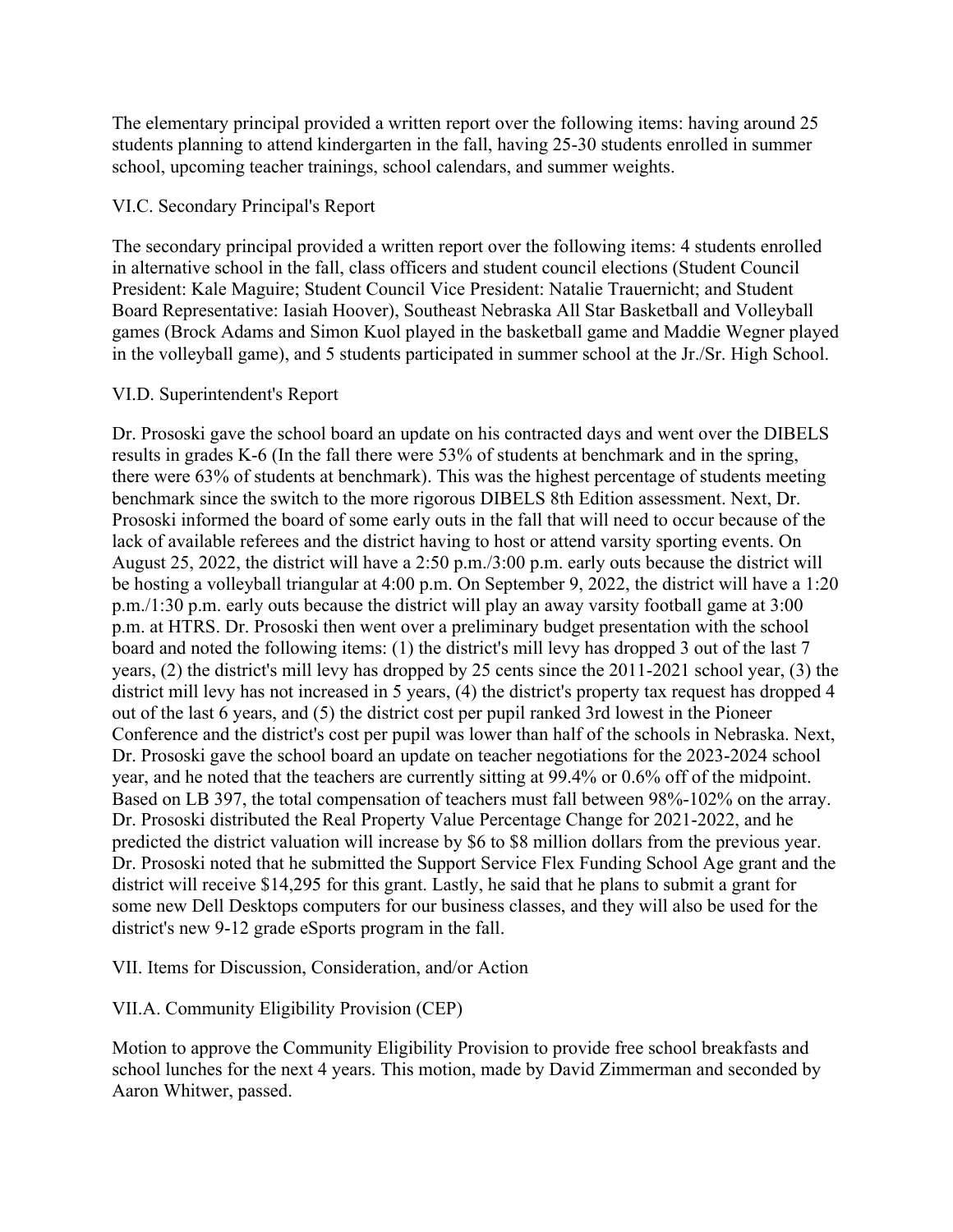yes: 5, no: 0, Absent: 1

The Community Eligibility Provision (CEP) provides an alternative approach for offering school meals to Local Educational Agencies (LEAs) and schools in low-income areas. The CEP allows schools that predominantly serve low-income children to offer free, nutritious school meals to all students through the National School Lunch and School Breakfast Programs. The school board decided to provided free school breakfasts and school lunches over the next 4 school years (Until the end of the 2025-2026 school year). The district decided to subsidize the cost of lunches that do not meet the required threshold in each building. With the passage of the CEP, a parent that has 2 students attending Southern that eat regularly priced breakfast and lunches at school will save around \$2,000 a year or \$8,000 over the next 4 school years. Dr. Prososki noted that not all of the area school districts elected to participate in this program over the next 4 school year. This is another primary example of the school board going above and beyond to do what is best for students at Southern.

VII.B. Set Breakfast, Lunch, & Milk Prices for the 2022-2023 School Year

Motion to raise the breakfast, lunch, and milk prices by \$0.10 for the 2022-2023 school year. This motion, made by Jim Zvolanek and seconded by Betsy Frerichs, passed. yes: 5, no: 0, Absent: 1

Even through the school board approved the CEP grant, to provide free breakfast and lunches for the next 4 years, Dr. Prososki noted that he wants the school breakfast, school lunch, and school milk prices to keep up with inflation, and he wants to increase them gradually overtime to be in compliance with the required Paid Lunch Equity tool.

If the board did not approve the CEP program for the 2022-2023 school year, the breakfast prices in grades PK-12 would have been at \$2.25, lunch prices in grades PK-6 would have been at \$3.15, and lunch prices in grades 7-12 would have been at \$3.25. Adult breakfast prices will be \$2.45 and adult lunch prices will be \$4.10. All milk prices will be at \$0.45.

VII.C. Increase Adult Admission Prices from \$5 to \$6 for the 2022-2023 School Year to Reflect the Recent Changes Made by the Pioneer Conference

Motion to increase adult admission prices from \$5 to \$6 for the 2022-2023 school year. This motion, made by Dana Dorn and seconded by Jim Zvolanek, passed. yes: 5, no: 0, Absent: 1

VII.D. Approval of Policy 5045: Student Fees

Motion to approve Policy 5045: Student Fees. This motion, made by Jim Zvolanek and seconded by Betsy Frerichs, passed. yes: 5, no: 0, Absent: 1

Dr. Prososki noted that no changes have been made to Policy 5045: Student Fees over the past couple of years. These are also the same fees that local ESU 5 school utilized in our area. Dr. Prososki said that Policy 5045: Student Fees serve as a placeholder for sponsors or coaches that may want to complete extra activities during the school year (e.g., Art Club students may need to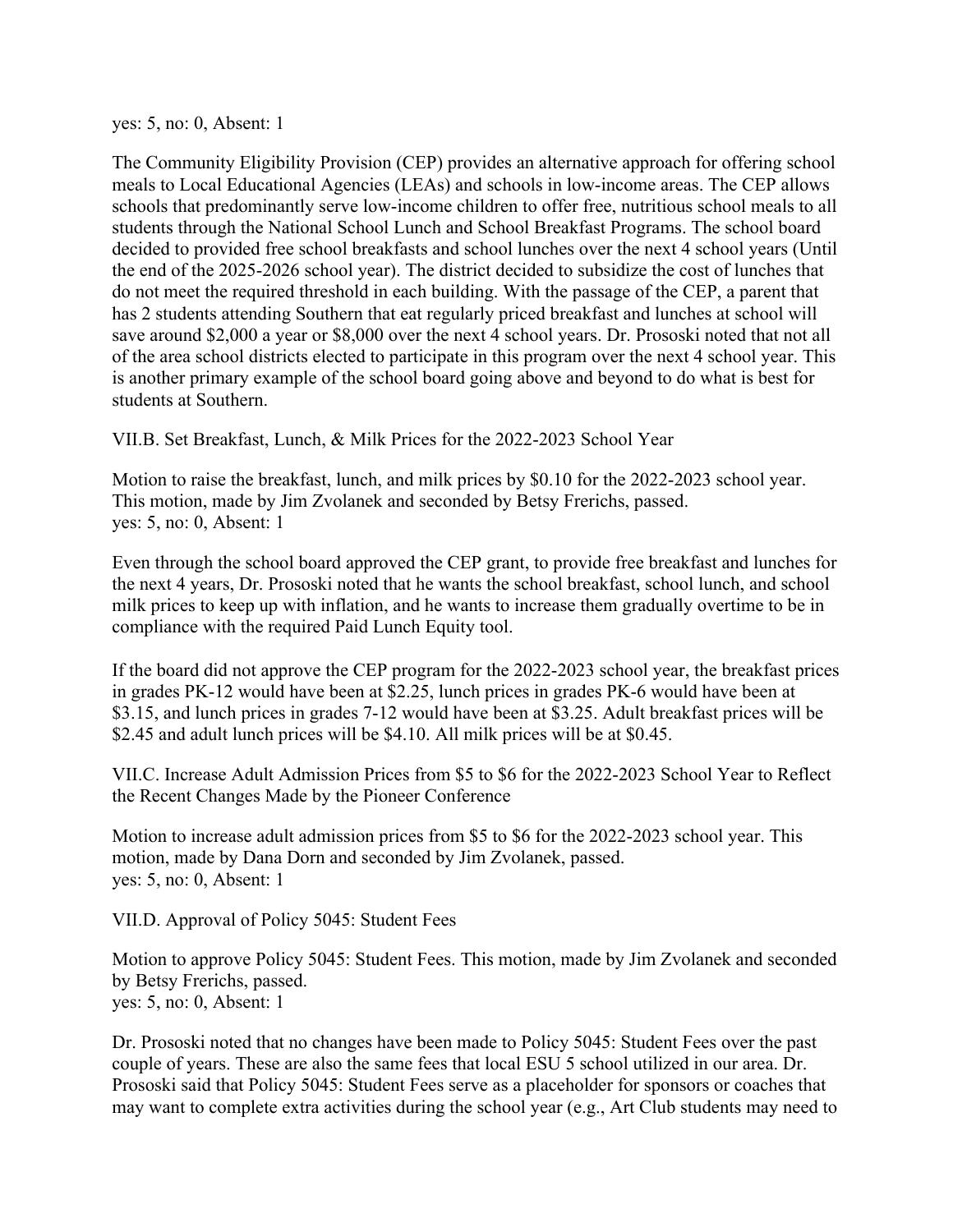pay an extra fee for an Art Club t-shirt if they elect to purchase one). The majority of the fees in Policy 5045: Student Fees are not imposed on students, and in many cases, they can elect if they want to pay for example a \$30 fee to take their laptop home during the school year or not.

VII.E. Approval of Policy 5018 & 5057: Parent Guardian Involvement in Education Practices & District Title I Parent and Family Engagement Policy

Motion to approve Policy 5018 & 5057: Parent Guardian Involvement in Education Practices & District Title I Parent and Family Engagement Policy. This motion, made by Betsy Frerichs and seconded by Aaron Whitwer, passed. yes: 5, no: 0, Absent: 1

VII.F. Annual Board Policy Updates

Motion to approve the updated forms and policies: 2010, 3003.1, 3004.1, 3012, 3057, 4056, 4064, 5012, 6021, & 6037. This motion, made by Dana Dorn and seconded by Betsy Frerichs, passed. yes: 5, no: 0, Absent: 1

VII.G. Policy Review - Policy 5001: Compulsory Attendance and Excess Absenteeism & Policy 5045: Student Bullying

Dr. Prososki noted that school boards must annually review its bullying and attendance policy and no public hearings are required. In addition, each year the building principals are required to work with the county attorney to review this policy as well.

VII.H. A Safe Return Plan Review as Required by the United States Department of Education (USDOE)

Motion to just update the dates in the A Safe Return Plan to reflect the 2022-2023 school year. This motion, made by Jim Zvolanek and seconded by Aaron Whitwer, passed. yes: 5, no: 0, Absent: 1

Based on the American Rescue Plan (ARP), each school district in the United States has to implement (1) A Safe Return Plan, (2) solicit feedback from the public regarding this plan, and (3) review this plan every 6 months through September 30, 2023. The steering committee reviewed this plan in January and no changes were made to the plan (The steering committee consists of teachers, principals, the superintendent, ESU 5 staff, parents, and community members). The board elected to make no changes to this document, besides update the dates for the upcoming school year.

VII.I. Designate the Legal Newspaper for Southern Public Schools and Amend Policy 2008: Meetings to Reflect these Changes and the Changes Brought Forth by LB 83

Motion to designate Fairbury newspaper as the legal newspaper for Southern Public Schools and amend Policy 2008: Meetings to reflect these changes and the changes brought forth by LB 83. This motion, made by Jim Zvolanek and seconded by Dana Dorn, passed. yes: 5, no: 0, Absent: 1